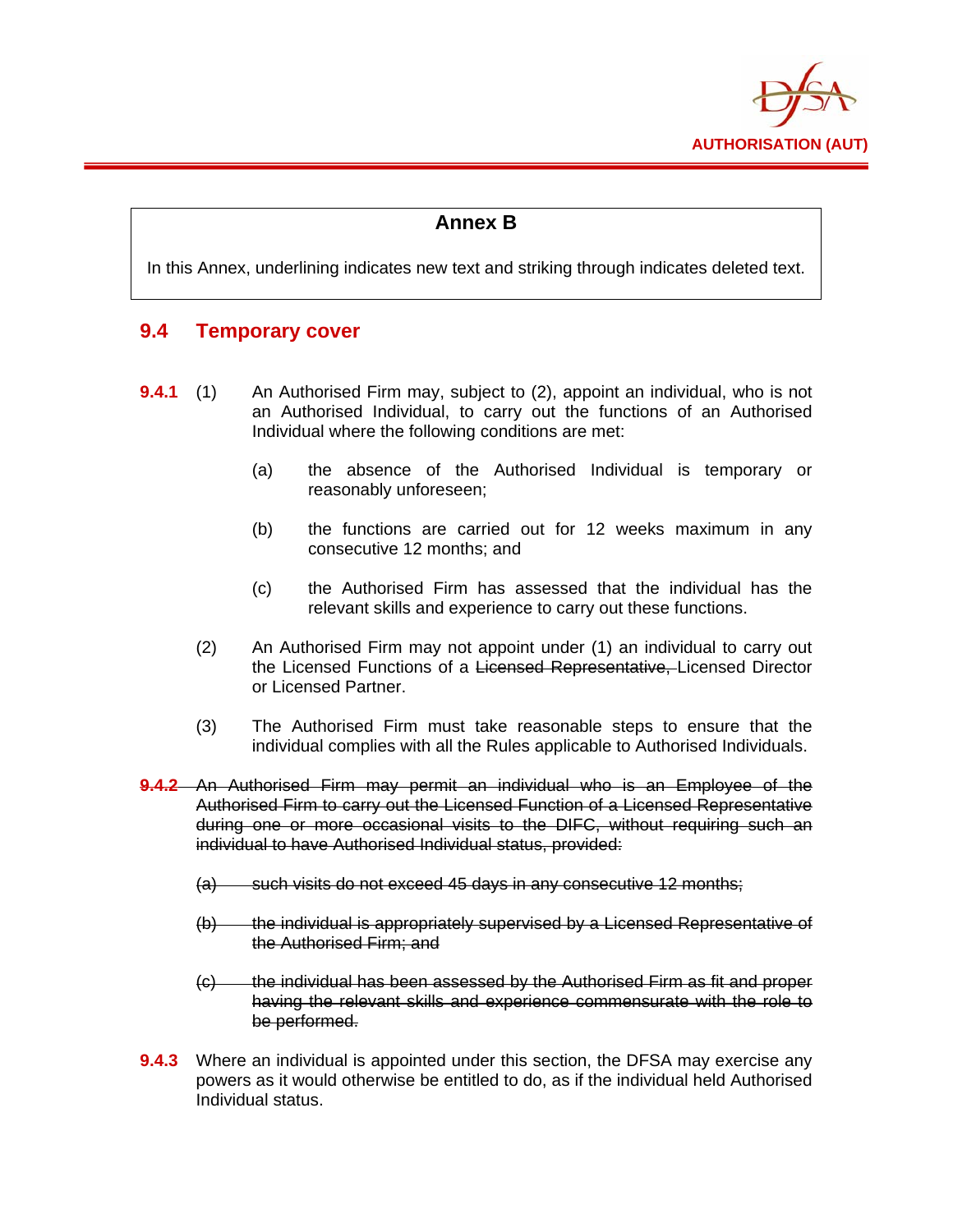

# **10.2 Functions**

- **10.2.1** Pursuant to Article 43, the functions specified in Rule 10.2.2 are Licensed Functions.
- **10.2.2** Licensed Functions:

### **Senior executive officer**

- (a) The Senior Executive Officer function is carried out by an individual who:
	- (i) has, either alone or jointly with other Authorised Individuals, ultimate responsibility for the day-to-day management, supervision and control of one or more (or all) parts of an Authorised Firm's Financial Services carried on in or from the DIFC; and
	- (ii) is a Director, Partner or Senior Manager of the Authorised Firm.

#### **Licensed director**

(b) Subject to Rule 10.3.3, the Licensed Director function is carried out by an individual who is a Director of an Authorised Firm which is either a Body Corporate or an unincorporated association.

### **Licensed partner**

(c) Subject to Rule 10.3.4, the Licensed Partner function is carried out by an individual who is a Partner of an Authorised Firm which is either a Partnership or Limited Liability Partnership.

#### **Finance officer**

(d) The Finance Officer function is carried out by an individual who is a Director, Partner or Senior Manager of an Authorised Firm who has responsibility for the Authorised Firm's compliance with the applicable Rules in PIN or PIB.

### **Compliance officer**

(e) The Compliance Officer function is carried out by an individual who is a Director, Partner or Senior Manager of an Authorised Firm who has responsibility for compliance matters in relation to the Authorised Firm's Financial Services.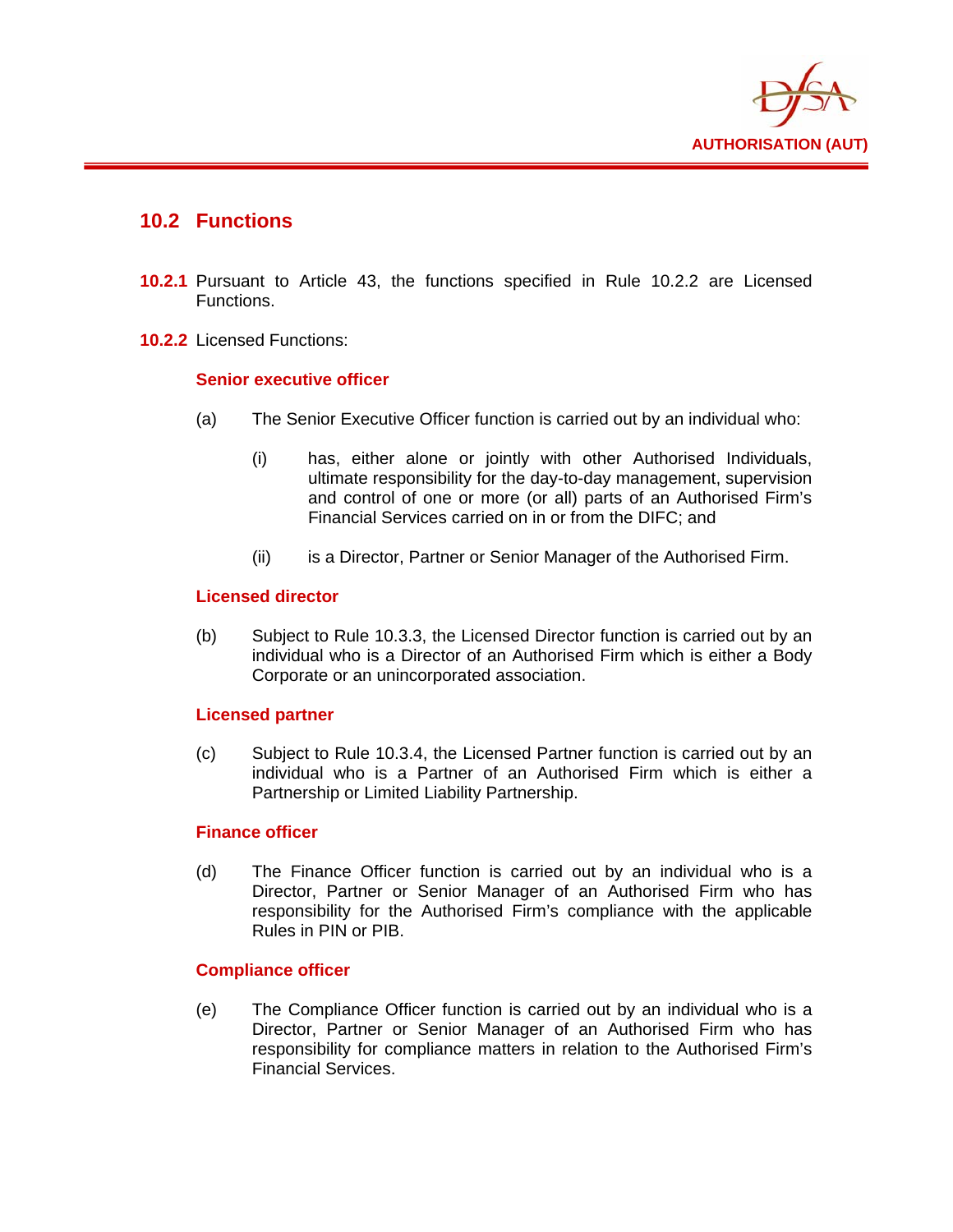

#### **Senior manager**

- (f) The Senior Manager function is carried out by an individual who is responsible either alone or jointly with other individuals for the management, supervision or control of one or more parts of an Authorised Firm's Financial Services who is:
	- (a) an Employee of the Authorised Firm; and
	- (b) not a Director or Partner of the Authorised Firm.

#### **Money laundering reporting officer**

(g) The Money Laundering Reporting Officer function is carried out by an individual who is a Director, Partner or Senior Manager of an Authorised Firm who has responsibility for the Authorised Firm's compliance with the Rules in AML and any relevant anti money laundering legislation applicable in the DIFC.

#### **Licensed representative**

- (h) The Licensed Representative function is carried out by an individual who is performing one or more of the following Financial Services:
	- (i) Managing Assets;
	- (ii) Arranging Credit or Deals in Investments;
	- (iii) Advising on Financial Products or Credit;
	- (iv) Dealing in Investments as Agent;
	- (v) Dealing in Investments as Principal;
	- (vi) Managing a Profit Sharing Investment Account; or
	- (vii) Providing Trust Services excluding the Provision of Trust Administration Services; [Added] [VER3/01-06]

on behalf of an Authorised Firm where such Financial Services are carried on from an establishment maintained by the Authorised Firm in the DIFC.

#### **Responsible officer**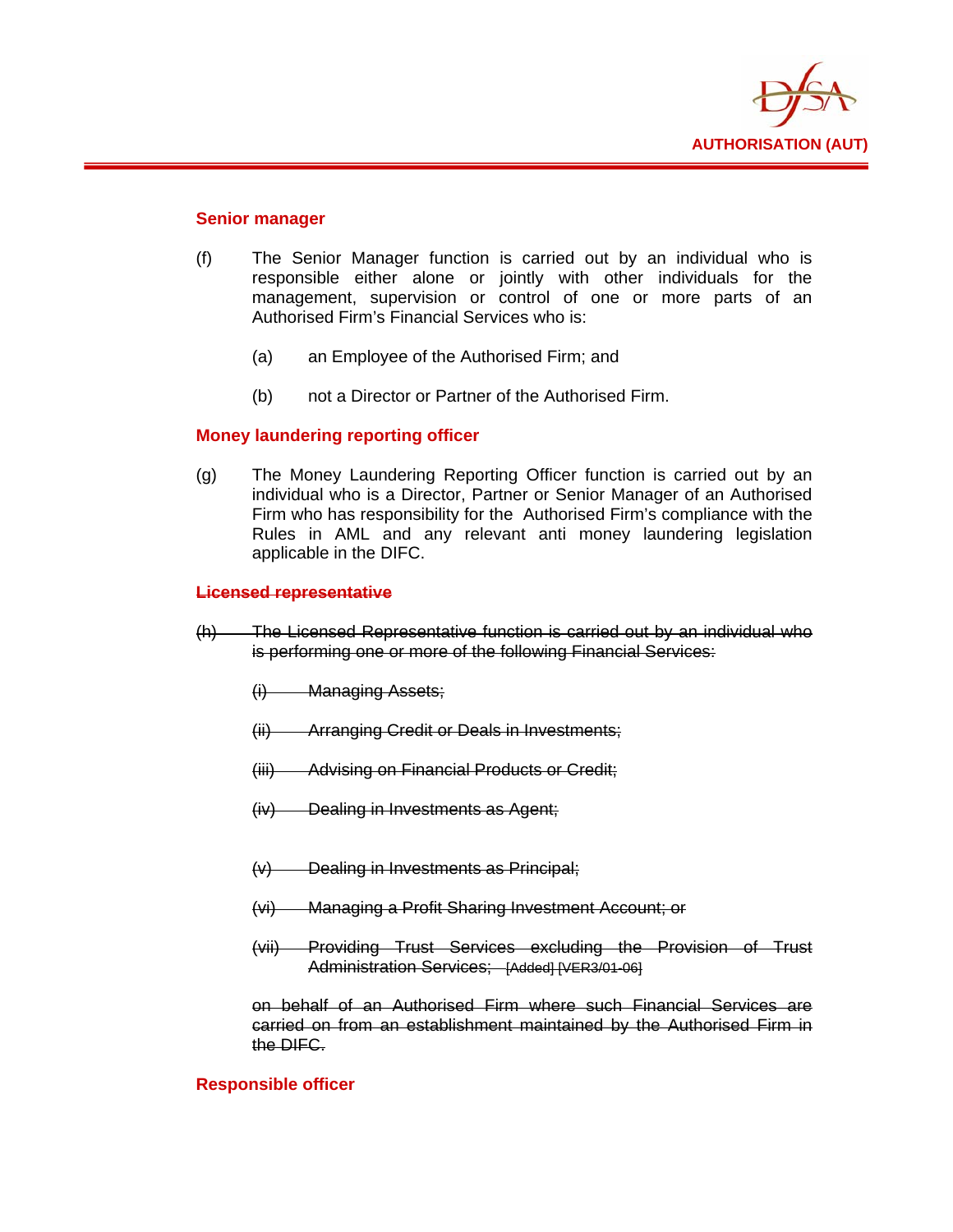

- (i) The Responsible Officer function is carried out by an individual who:
	- (i) has significant responsibility for the management of one or more aspects of an Authorised Firm's affairs;
	- (ii) exercises a significant influence on the firm as a result of (a); and
	- (iii) is not an Employee of the Authorised Firm.

## **10.3 Mandatory appointments**

- **10.3.1** An Authorised Firm must make the following appointments and ensure that they are held by one or more Authorised Individuals at all times:
	- (a) Senior Executive Officer;
	- (b) Finance Officer;
	- (c) Compliance Officer; and
	- (d) Money Laundering Reporting Officer.

#### **Guidance**

- 1. The DFSA will only authorise an individual to perform more than one Licensed Function or combine Licensed Functions with other functions where it is satisfied that the individual is fit and proper to perform each Licensed Function or combination of Licensed Functions concerned.
- 2. In the above situation the DFSA will need to be satisfied that the individual will be able to carry out his role effectively, is fit and proper to do so, and that there are no conflicts of interest or that any actual or potential conflicts of interest are appropriately managed.
- 3. Notwithstanding this Rule an Authorised Firm would generally be expected to separate the roles of Compliance Officer and Senior Executive Officer. In addition, the roles of Compliance Officer, Finance Officer and Money Laundering Reporting Officer would not expect to be combined with any other functions that of Licensed Representative unless appropriate monitoring and control arrangements independent of the individual concerned will be implemented by the Authorised Firm. However, it is recognised that, on a case by case basis, there may be exceptional circumstances in which this may not always be practical or possible.

## **11.2 Assessing competence**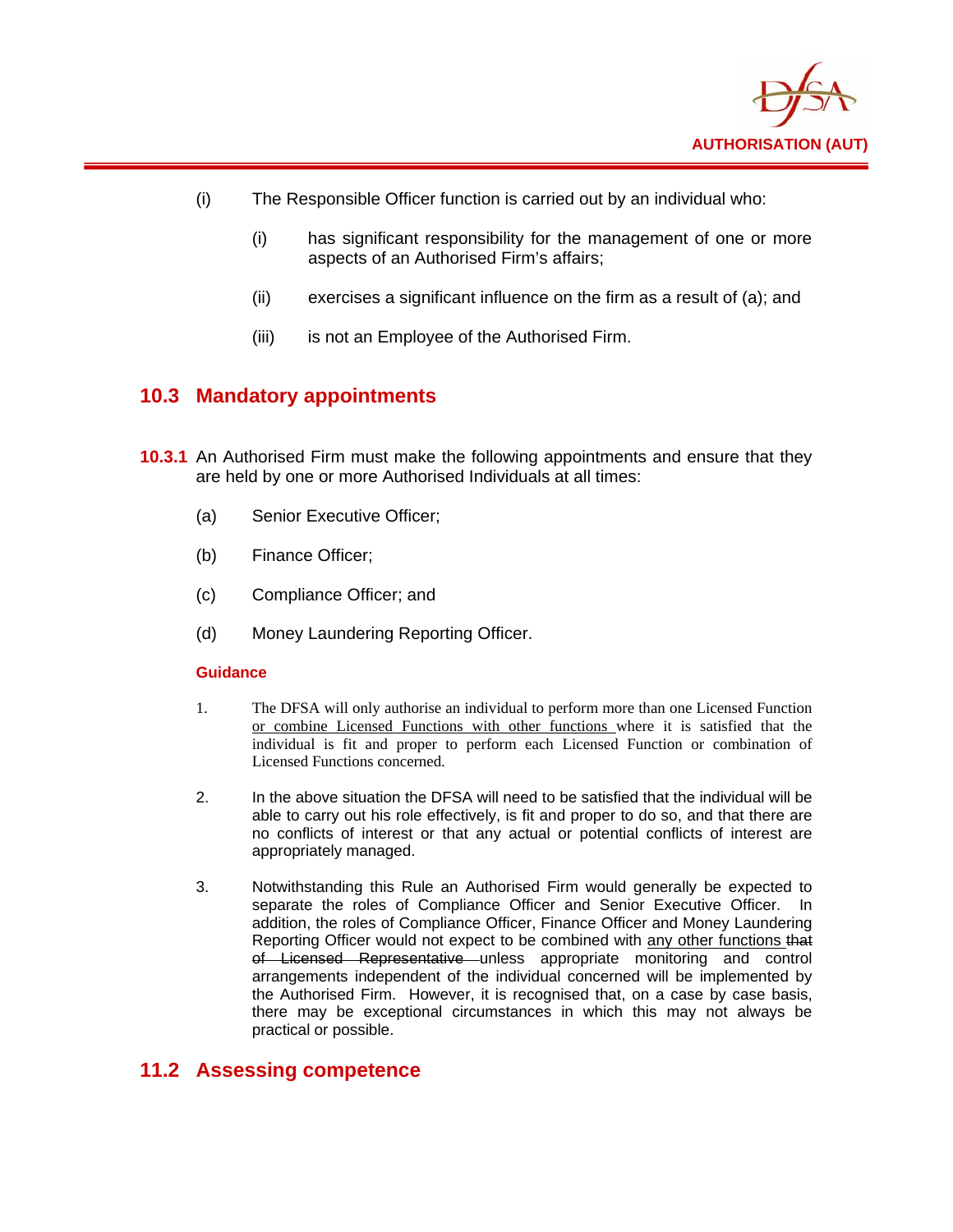

- **11.2.1** An Authorised Firm must not permit an individual to perform a Licensed Function on its behalf, except as permitted by section 9.4 unless that individual is an Authorised Individual who  $\left( a \right)$  has been assessed by the Authorised Firm as competent to perform that Licensed Function in accordance with Rule 11.2.2. ; and
	- (b) in respect of the Licensed Function of Licensed Representative:
		- $(i)$  that individual holds, or is exempt from having to hold, a relevant qualification in accordance with Rule 11.3.1; or
		- (ii) only performs that Licensed Function while under appropriate supervision by an Authorised Individual assessed as competent under Rule 11.2.2 and Rule 11.3.1 in respect of the same activity.

**11.2.2** In assessing the competence of an individual, an Authorised Firm must:

- (a) obtain details of the knowledge and skills of the individual in relation to the knowledge and skills required for the role;
- (b) take reasonable steps to verify the relevance, accuracy and authenticity of any information acquired;
- (c) determine whether the individual holds any relevant qualifications with respect to the Licensed Function or Licensed Functions performed, or proposed to be to performed, within the Authorised Firm;
- (d) determine the individual's relevant experience; and
- (e) determine the individual's knowledge of the Authorised Firm's relevant systems and procedures with respect to the type of business to be, or being, conducted by the individual on behalf of the Authorised Firm.
- **11.2.3** An Authorised Firm must be satisfied that an Authorised Individual:
	- (a) continues to be competent in his proposed role;
	- (b) has kept abreast of relevant market, product, technology, legislative and regulatory developments; and
	- (c) is able to apply his knowledge.

## **11.3 Qualifications**